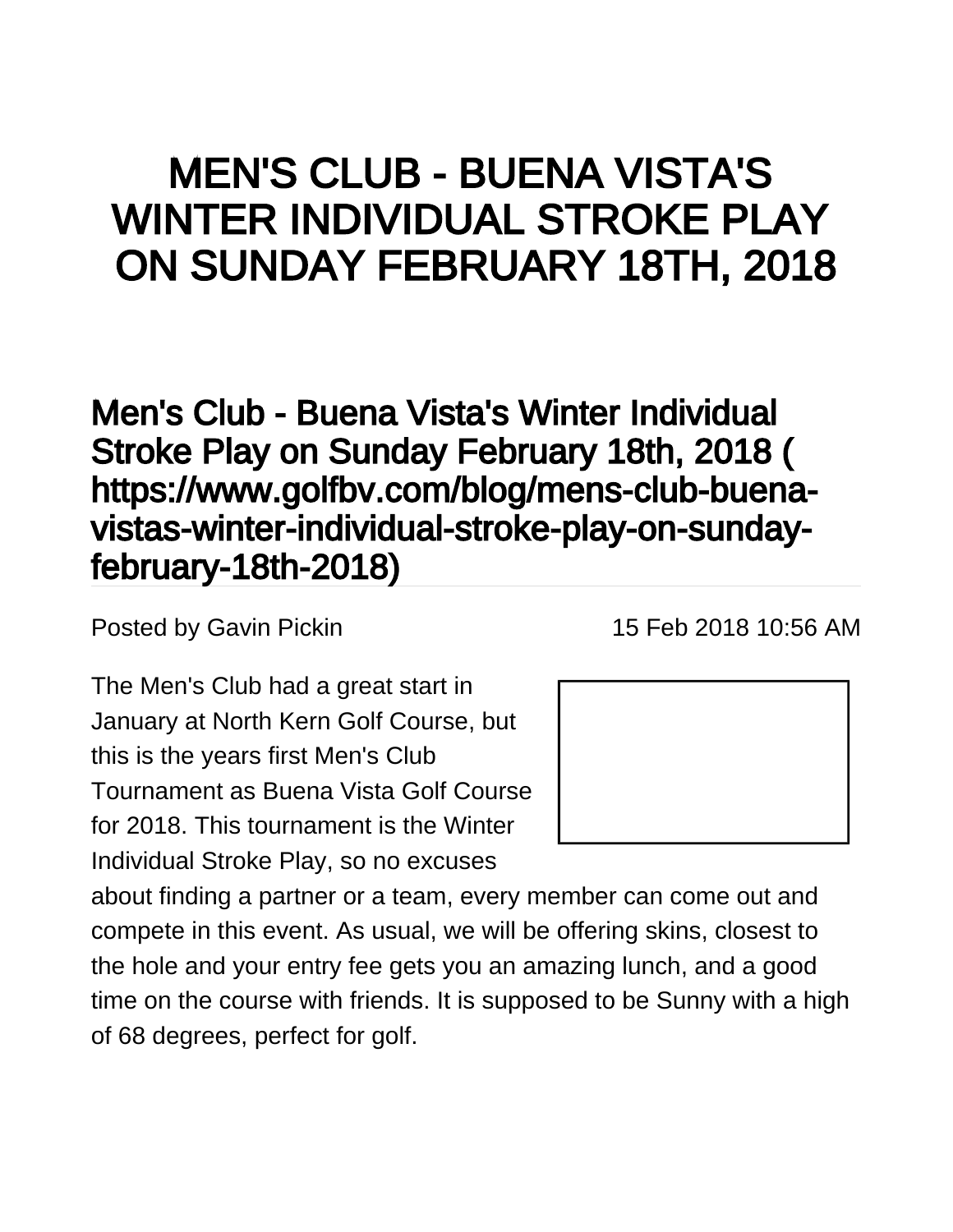Call BV today to register, and if you call in time, you might be able to request an early or late tee time.

Did you know that playing in these tournaments can each your points for player of the year?

## Player of the Year Point System

New in 2018, players can earn points in each of the Men's Club events, and have a chance to win player of the year. Each tournament assigns points to a number of the top players for gross and net and those points get accumulated throughout the year. This is new, so we are still working out all of the details, but the more tournaments you play, the more chances to earn some points.

## Why join the Men's Club

If you haven't signed up for the Men's Club yet, don't worry, it's quick and easy to do, and there are a lot of great benefits to joining the mens club, read more below.

[There are a lot of good reasons, but most golfers, or even members](http://www.golfbv.com/blog/2018-mens-club-schedule-announced-and-fees-are-now-due)  [do not know all of the reasons, so we wanted to remind everyone, find](http://www.golfbv.com/blog/2018-mens-club-schedule-announced-and-fees-are-now-due)  [out why here \(http://www.golfbv.com/blog/2018-mens-club-schedule](http://www.golfbv.com/blog/2018-mens-club-schedule-announced-and-fees-are-now-due)[announced-and-fees-are-now-due\)](http://www.golfbv.com/blog/2018-mens-club-schedule-announced-and-fees-are-now-due)

Thanks for reading and we'll see you out on the golf course.

| Tags: Men's Club (https://www.golfbv.com/blog  | 0 Comments ( |
|------------------------------------------------|--------------|
| /category/mens-club), News and Events (        | https://www. |
| https://www.golfby.com/blog/category/news-and- | golfby.com   |
| events)                                        | /blog/mens-  |
|                                                | club-buena-  |